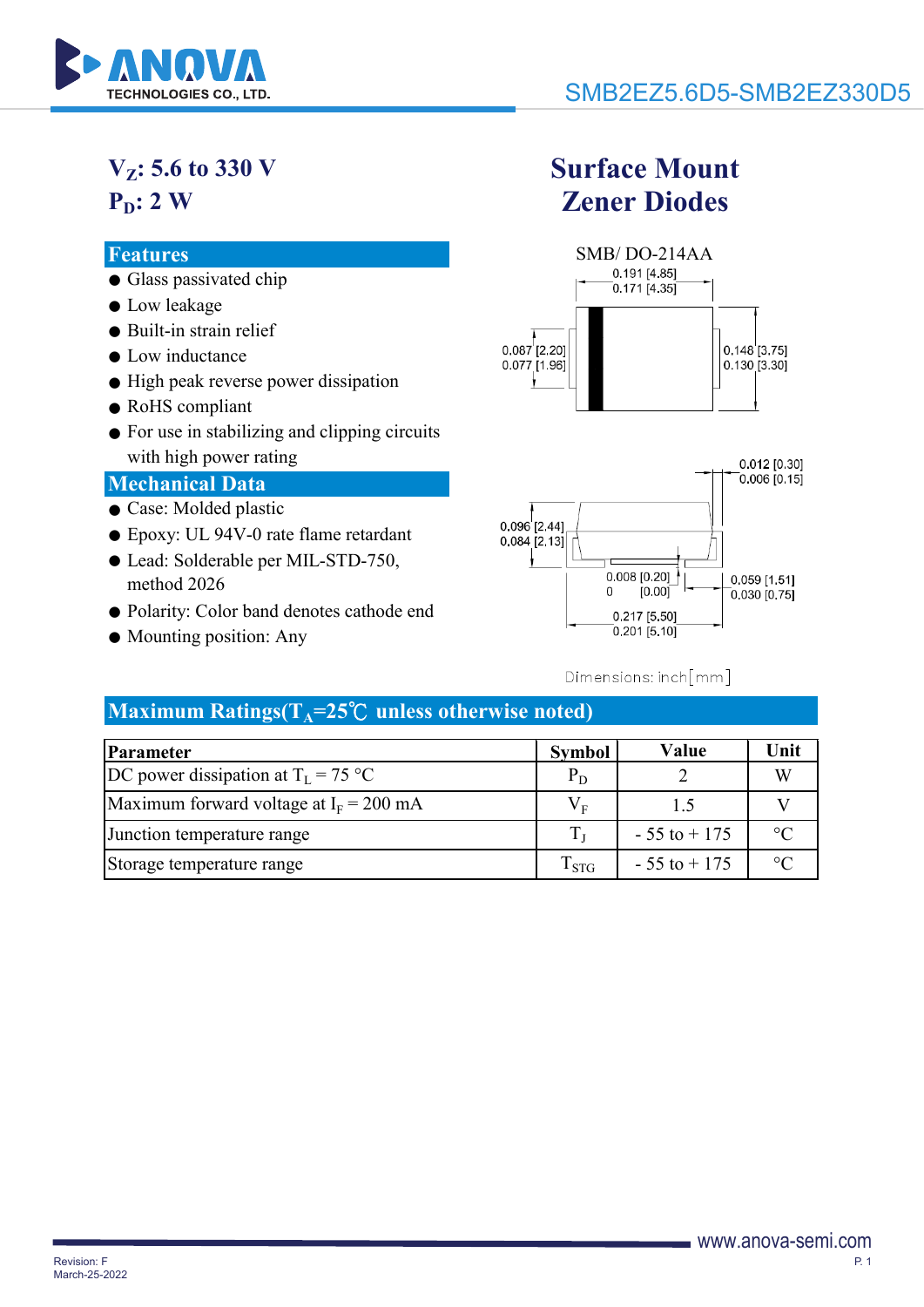

# **Ratings and Characteristics Curves (T<sub>A</sub>=25℃ unless otherwise noted)**













Fig. 3 - Pulse Waveform Fig. 4 - Maximum Surge Power